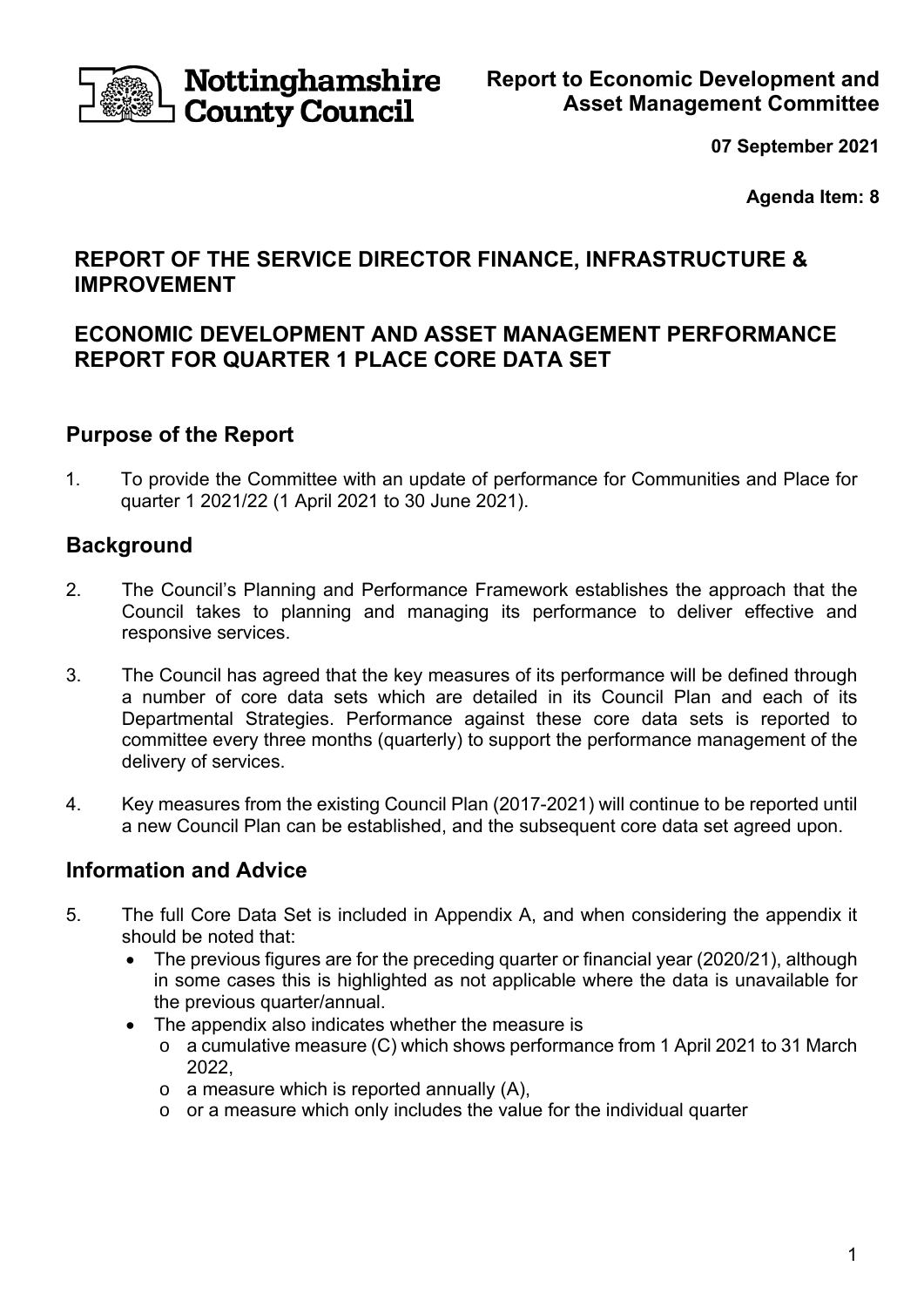- 6. The report highlights those core data set measures which have been identified as a risk in the appendix based on the latest performance figures.
- 7. The report also acknowledges Arc Partnership, a joint venture developed by NCC and Scape Group, who work closely with local communities, providing value for money, treating people fairly and creating a better built environment for everyone. Arc's services include design & project management, construction services and repairs & maintenance.

# **Core Data Set**

#### **Growth & Economic Development**

- 1. The latest delivery report confirms that phase 3 of the Superfast Broadband contract achieved its quarterly target with delivery of 411 premises which takes the overall actual delivery to 2428 homes and business premises. The County Council has been successful in obtaining an additional £1 million of funding from the European Agricultural Fund for Rural Development (EAFRD). This money will provide gigabit-capable broadband to an additional 220 businesses and 1696 residential premises. The contract is expected to complete by December 2021. Updated targets will be provided once a formal change request to the European programme has been signed.
- 2. This Committee receives quarterly reports on progress in delivering the COVID-19 Recovery Action Plan, representing the core activity of the service over the course of the pandemic. A report was last considered at the June meeting, with plans to report again in November 2021.

### **Property Asset Management**

- 3. The Council owns a total of 26 light industrial units grouped over a number of courts, compromising of 10,931 square meters of accommodation. The units were originally provided as economic development projects to aid small businesses and create jobs, however demand for them remains high. As of Q1 21/22, the occupation rates of Council owned industrial units were 100%.
- 4. For Q1 21/22, occupation rates for the managed workspace in the Worksop Turbine Innovation Centre was 98.1%. The Turbine, which was built in 2005/06 using a combination of capital funds from the European Regional Development Fund (ERDF), Single Programme funds and the County Council's own capital contribution, is Council owned and features a 2,145 square meters of lettable workspace.
- 5. For the period of Q1 21/22 the % of statutory inspections undertaken within target timescales was 97.2%, with the % of non-statutory inspections undertaken within target timescales at 99.5%

### **Financial Performance**

6. For 2021/22, the revenue budget for the Economic Development and Asset Management Committee is £21.018 million. As of the end of Q1 21/22, the forecast outturn against this budget is £20.756 million resulting in a forecast positive variance of £262,000. A summary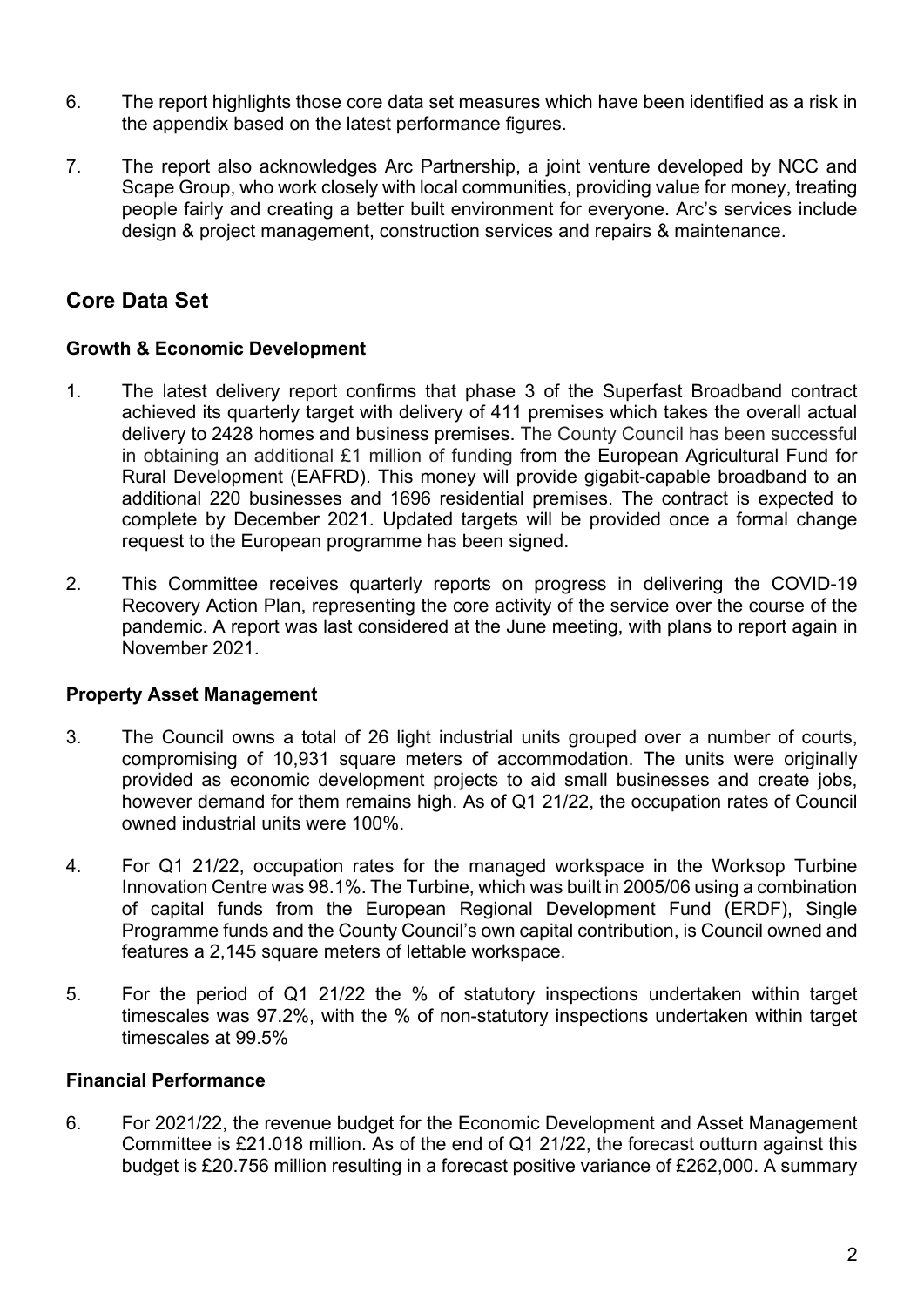of the Economic Development and Asset Management financial performance is included as Appendix B.

### **Other Options Considered**

7. This report is provided as part of the Committee's constitutional requirement to consider performance of all areas within its terms of reference on a quarterly basis. The departmental strategy was agreed on 24 January 2018 and the format and frequency of performance reporting were agreed by Improvement and Change Sub Committee on 12 March 2018. Due to the nature of the report no other options were considered appropriate.

#### **Reason/s for Recommendation/s**

8. This report is provided as part of the Committee's constitutional requirement to consider performance of areas within its terms of reference on a quarterly basis.

### **Statutory and Policy Implications**

9. This report has been compiled after consideration of implications in respect of crime and disorder, data protection and information governance, finance, human resources, human rights, the NHS Constitution (public health services), the public sector equality duty, safeguarding of children and adults at risk, service users, smarter working, sustainability and the environment and where such implications are material they are described below. Appropriate consultation has been undertaken and advice sought on these issues as required.

### **RECOMMENDATION**

1) That Committee considers whether there are any actions it requires in relation to the performance information on the Council's services for communities and place for the period 1 April 2021 to 30 June 2021.

#### **Nigel Stevenson Service Director for Finance, Infrastructure & Improvement**

#### **For any enquiries about this report please contact:**

Chris Williams Business Intelligence Partner T: 0115 8041841 E: chris.williams@nottscc.gov.uk

#### **Constitutional Comments (AK 27/08/2021)**

10. The Economic Development and Asset Management Committee is the appropriate body to consider the content of the report under its terms of reference. If Committee resolves that any actions are required, it must be satisfied that such actions are within the Committee's terms of reference.